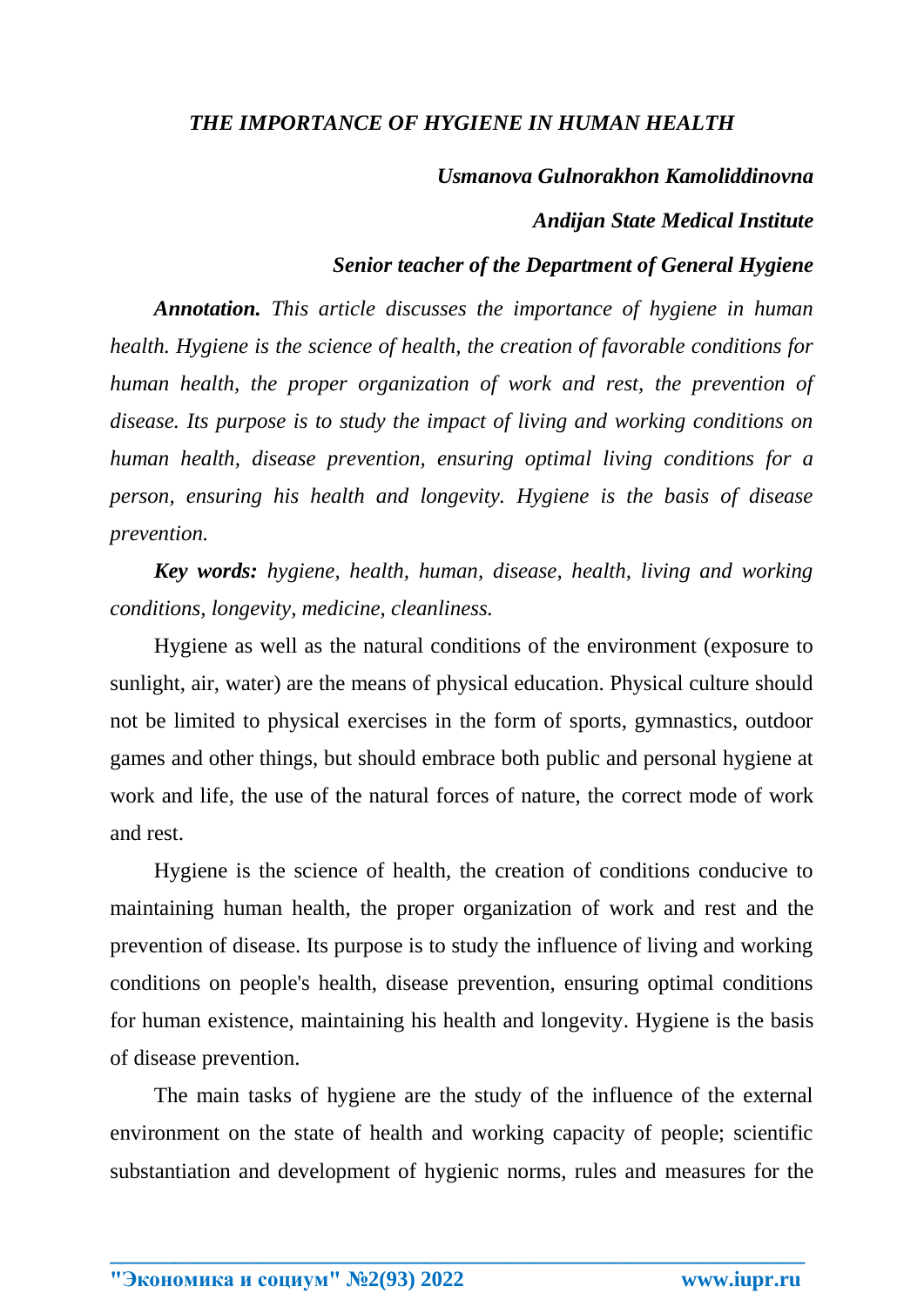improvement of the external environment and the elimination of harmful factors; scientific substantiation and development of hygienic standards, rules and measures to increase the body's resistance to possible harmful environmental influences in order to improve health and physical development, increase efficiency.

Personal hygiene. Protection from diseases and injuries requires a person to master many simple techniques, which are called personal (personal) hygiene. The development of immunity will protect you from a number of very serious diseases that you can be exposed to - smallpox, typhoid fever, diphtheria, cholera, plague, yellow (tropical) fever. It will not get rid of the most common diseases such as dysentery, colds, malaria. With the following tips in mind, you will stay on your feet as long as possible:

1) Cleanliness of the body is the first defense against pathogenic microbes. Taking a daily shower with hot water and soap would be ideal. If this is not possible, keep your hands clean, brush your nails, and sponge your face, underarms, perineum, and legs at least once a day.

2) Keep clothing as clean and dry as possible, especially underwear and socks. If washing is not possible, shake out the clothes, dry and air them regularly.

3) If possible, use toothpaste every day. Soap, salt or baking soda can be a good substitute for toothpaste and a small green twig, well chewed on one side, will serve as a toothbrush. Another method is brushing your teeth with a clean finger. This method also massages the gums. After eating, rinse your mouth with drinking water, if you have it.

Food hygiene. Beware of gastrointestinal diseases and disorders. Do not bite your nails, do not eat with dirty hands (at a minimum, thoroughly wipe your hands before eating with clean, dry grass or leaves). Do not drink dirty water (it must be boiled or treated with special tablets, and then filtered). Protect food and water from flies and other insects, remove food waste and waste in a timely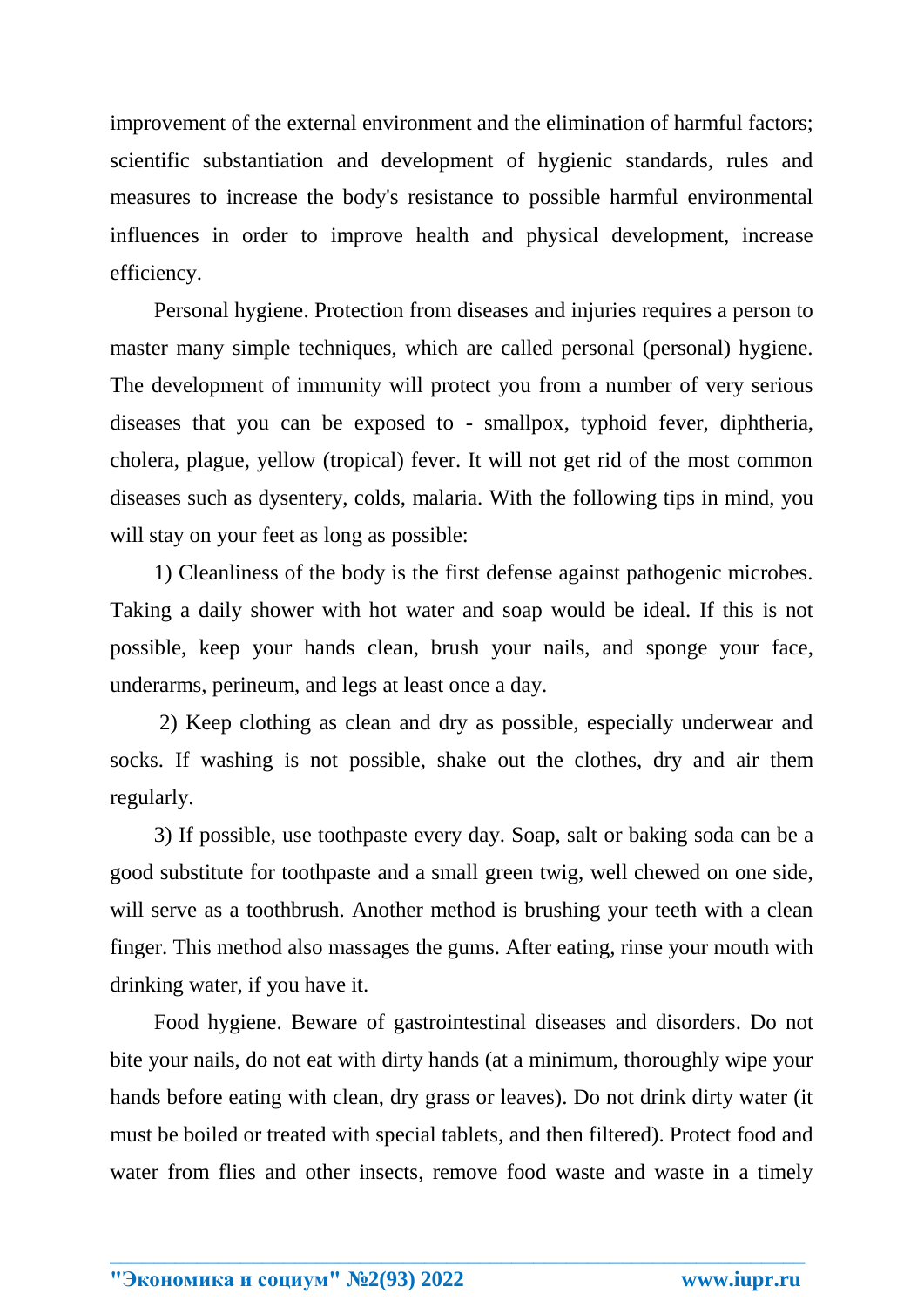manner. Avoid eating unprocessed and poor-quality foods (undercooked, fried, not washed with hot water, rotten, moldy, fermented, rotten, etc.).

Protect yourself from intestinal diseases:

1) The most common and dangerous diseases are diarrhea, food poisoning and other intestinal disorders. They can be caused by contaminated food, water or other drinks. To protect yourself from these diseases, you must:

- keep the body, especially the hands, clean. Don't bite your nails. Do not eat with your hands;

- dilute disinfectant in water before drinking tablet or boil for 1 minute;

- wash and peel all fruits;

- before cooking, do not store food for a long time;

- sterilize kitchen items, preferably in boiled water;

- protect food and water from flies and other insects. Keep your home clean;

- Watch strictly for the timely removal of garbage and waste.

2) If you have diarrhea or vomiting, do not eat heavy meals until your symptoms improve. Drink fluids, in particular drinking water, in small portions and often, at regular intervals. Even if you feel better, try to avoid heavy meals. Don't salt your food too much.

Health hygiene. Protect yourself from heart failure. In areas with a hot climate, sunbathe carefully, partially exposing your body to the sun. Strong stress under the hot sun can cause a heart attack. Cardiac weakness can be prevented by drinking extra water and salt to replace what is lost by sweating.

Protect yourself from colds.

1) In very cold climates, keep the body warm by all means possible. Take special care of the legs, arms and exposed parts of the body. Keep your socks dry, use rags, paper, moss, grass, leaves for insulation, from which you can always make a good shelter.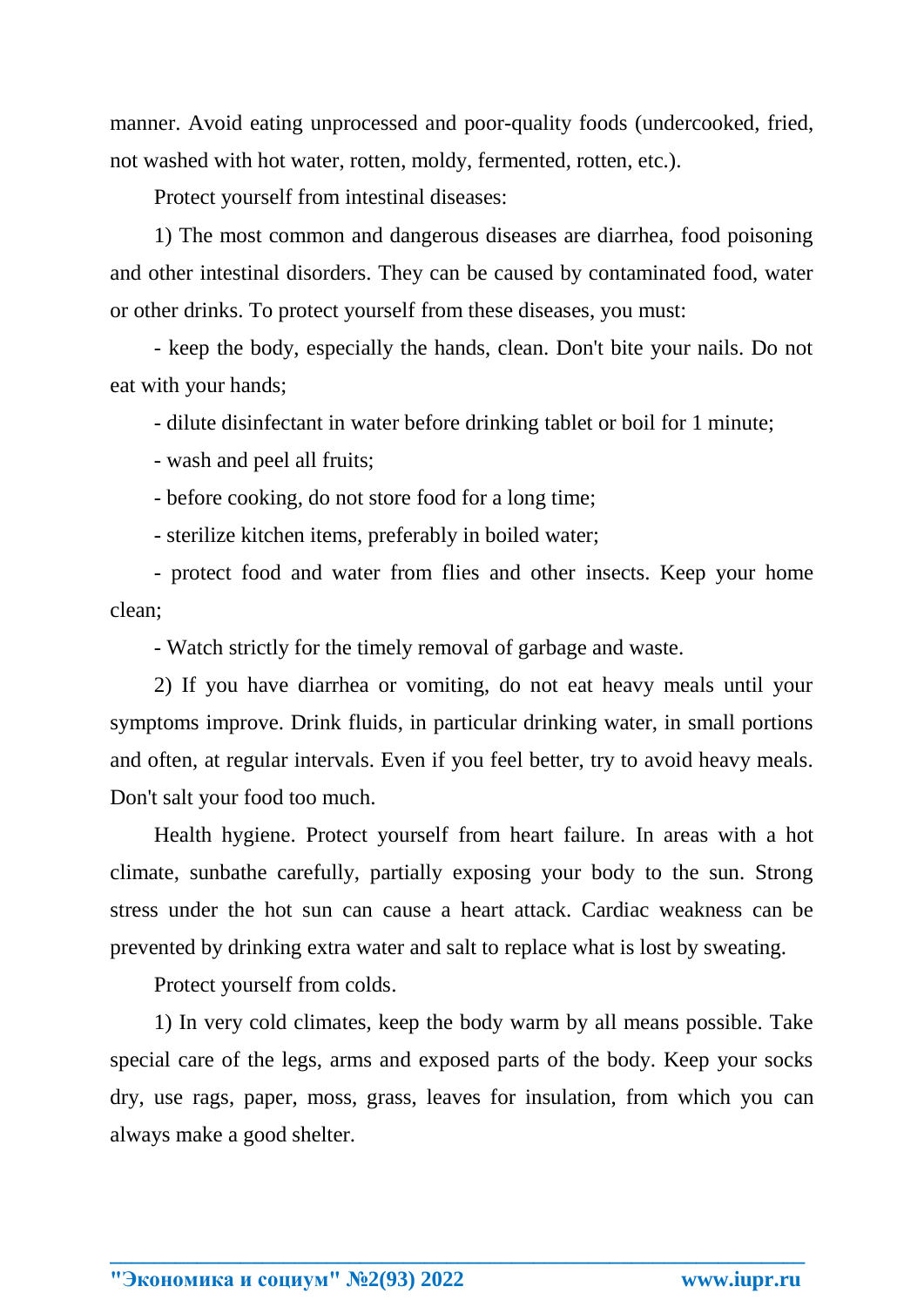2) Frostbite is a constant danger to anyone exposed to temperatures below the freezing point of water. To treat frostbitten areas, find a warm area (at normal room temperature) as soon as possible and immediately immerse them in hot water or hot air. Do not massage or apply ice to frostbitten areas of the body.

Take care of your feet.

1) Dirty or sweaty socks can hurt your feet. If you don't have clean pairs, wash the ones you wear more often. If there is a clean pair, put the washed one on top of the clothes behind your back. They will dry faster. If possible, wear woolen socks, they absorb sweat better. Socks can be frozen, then they should be beaten off to clean them of dirt.

2) Blisters are dangerous because they can start an infection that can interfere with your movement, or even, with a further deterioration in your situation, cause death. If your shoes fit you well, clean them off the ground after each transition, change your socks more often, use foot powder, massage or rub your feet calmly and you will have less worries about blisters. If a blister appears, do not open it, but put a soft pad on it to rub this place less.

Hygiene of clothes and shoes. Shoes should always be carefully monitored, especially when operating in damp climates and in winter. Shoes need to be dried more often, being careful, because if they dry quickly (on a fire, near a hot stove), they can deteriorate, as well as when leaving wet shoes in the cold. A good drying method is to fill the shoes with heated (so that it does not burn) pebbles, sand, small pebbles. Shoes can be stuffed with paper, dry hay or moss this promotes drying and prevents deformation.

Lubricate your shoes regularly with a thin layer of shoe cream. Shoe cream can be replaced with unsalted lard, tar, fat of waterfowl (fish), raw soap, vegetable oil. To obtain tar, you need to heat the birch bark in a jar over a fire until the dark liquid is distilled off.

In winter, you need to especially carefully monitor the serviceability of clothing, keep it dry and protect it from burning. The most common cause of